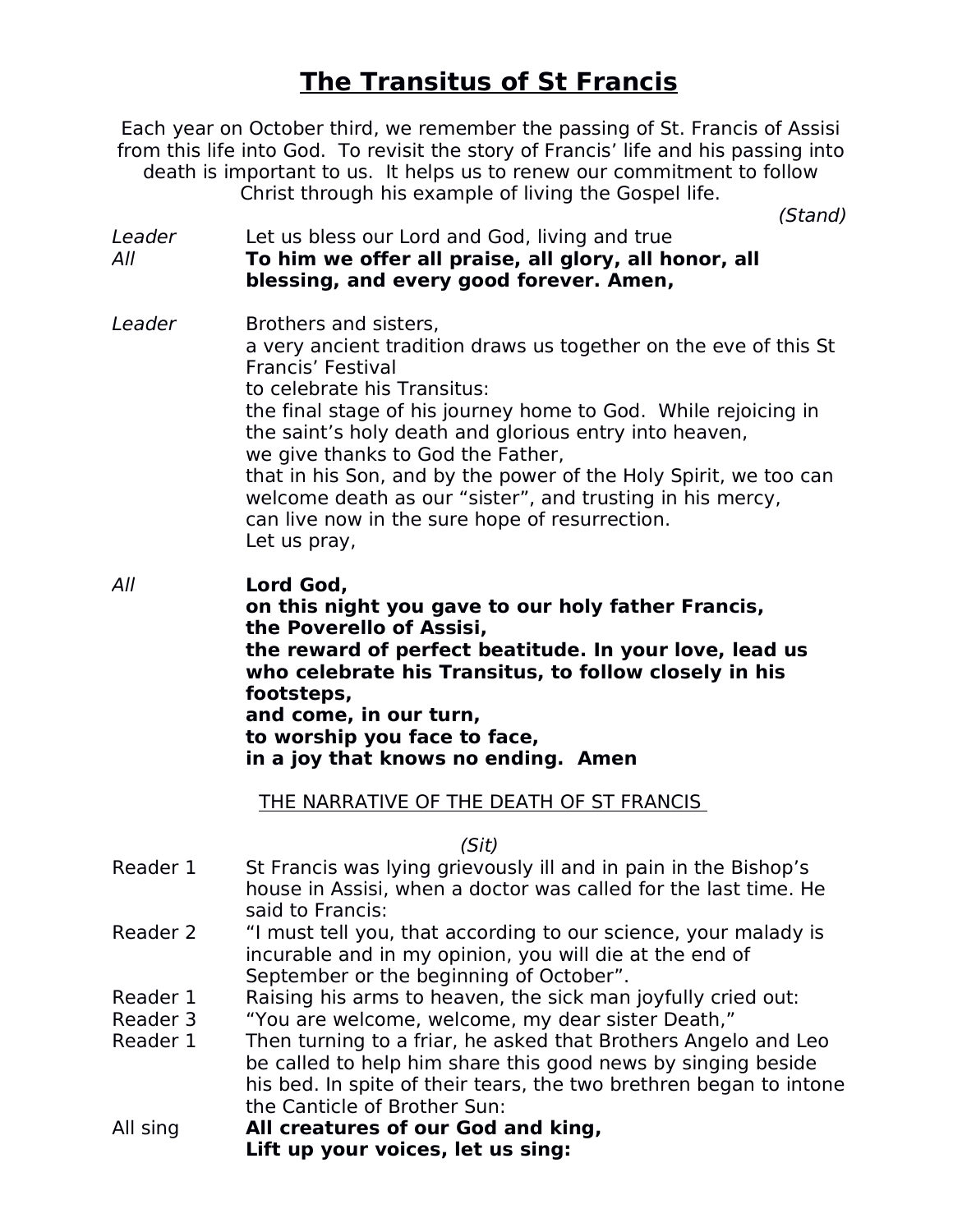**Alleluia! Alleluia! Bright burning sun with golden beams, Soft silver moon that gently gleams, O praise him, O praise him, Alleluia! Alleluia! Alleluia!**

- Reader 1 The friars sang the Canticle many times a day to comfort the saint's failing spirit, and sometimes through the night as well. Not all were pleased. Finally, Brother Elias came to Francis and said:
- Reader 2 "Well-beloved Father, for my part I rejoice that you should be joyful; but I fear this city, which regards you as a saint, may be scandalized to see that you do not prepare yourself for death in quite another manner".
- Reader 1 The saint smiled and replied:
- Reader 3 "Leave me, good Brother, for in spite of what I endure, I feel myself so near to God, that I cannot hold myself from singing".
- Reader 1 Responding to Francis' expressed desire, Br. Elias arranged for him to be carried to the Portiuncula. The magistrates of Assisi consented, and sent an armed escort. When the cortège reached Santa Maria le Mura, Francis raised himself on the litter, and seemed for some time to be contemplating this lovely and familiar view of the city, which he could no longer see. Then painfully he lifted his arm and blessed it:
- Reader 3 "May you be blessed, dear city of God. Once you were a lair of brigands, but God has chosen you to become the home of those who know Him and who reverence His most blessed and glorious Name".
- Reader 1 At the Portiuncula, St. Francis was given a tiny hut in the forest near to the Chapel of St Mary of the Angels. Again, he sensed the solitude of this beautiful place so often visited by the Spirit of God, and he rejoiced as he heard from within the chapel the friars sing:
- All sing **Swift flowing water, pure and clear, Make music for your Lord to hear, Alleluia! Alleluia! Fire, so intense and fiercely bright, Who gives to usboth warmth and light, O praise Him, O praise Him, Alleluia! Alleluia! Alleluia!**
- Reader 1 This forest solitude was the right setting for Francis' "passing over" to God, for it was to be an event of radiant beauty. Francis took leave of this world with the same simplicity and courtesy that had marked all the events of his life. He forgot no one or nothing; his sons, his daughters, the places he loved, the Lady of his thoughts, all the creatures with whom he had been so united, shared in his farewells and benedictions. He recommended to his brethren the beloved Portiuncula: Reader 3 "Brothers, this is a holy place. Hold it ever in veneration and
- never abandon it".
- Reader 1 In honor of his Lady Poverty, he asked that he be laid naked on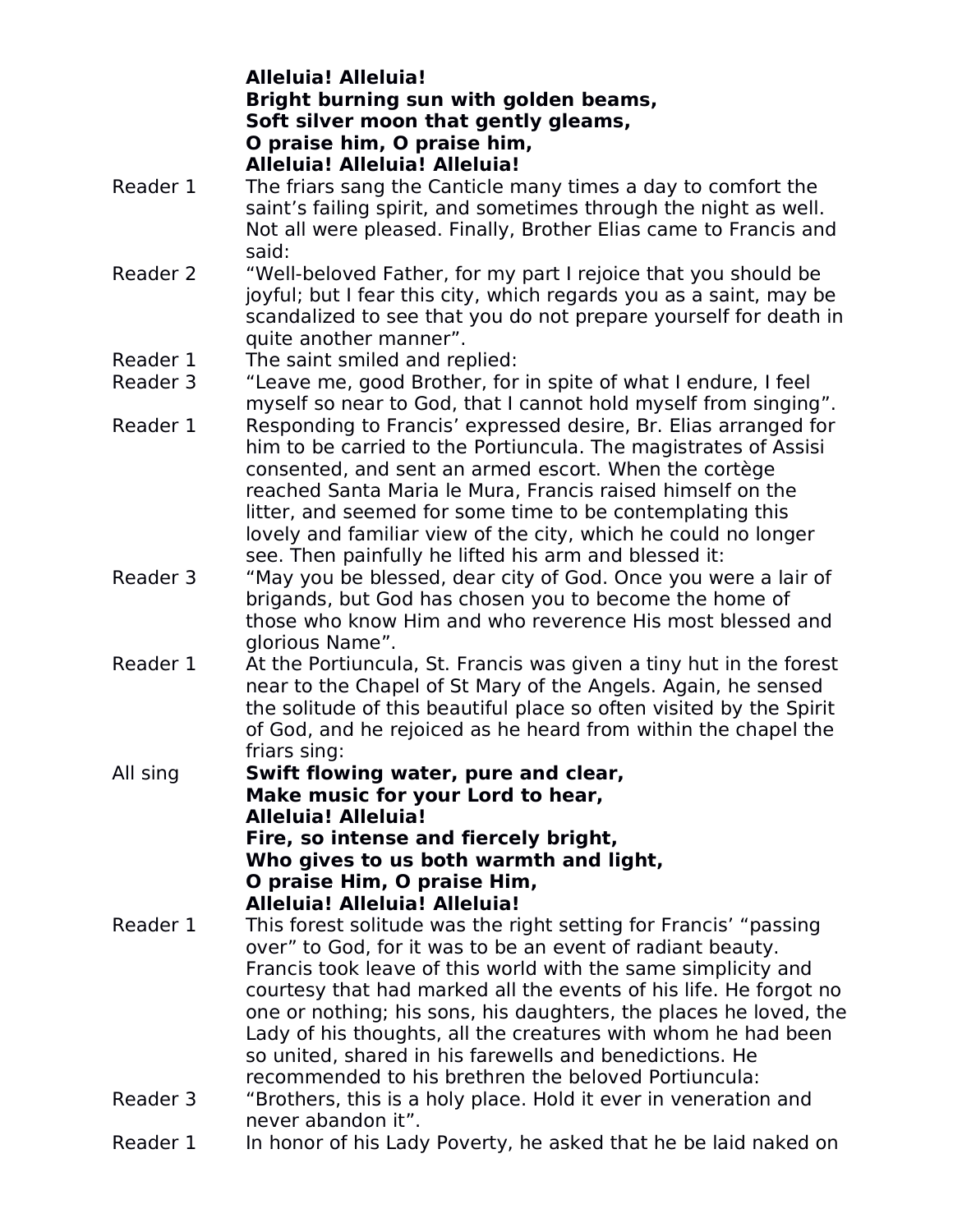the ground, and covering with one hand the wound in his side he said:

- Reader 3 "My task is done; may Christ teach you to do yours".
- Reader 1 His friars begged him to forgive them for any offences, and to bless them again. This he readily did, placing his hand successively on the head of each, and then he addressed himself to Bernard of Quintavalle:
- Reader 3 "I absolve too, and I bless as far as I am able and even still more than I am able, all my absent brothers. See that these words reach them, and bless them in my name".
- All sing **All you with mercy in your heart, Forgiving others, take your part, O sing now: Alleluia! All you that pain and sorrow bear, Praise God and cast on him your care: O praise him, O praise him, Alleluia! Alleluia! Alleluia!**
- Reader 1 Nor did Francis forget Sister Clare, who he learned was weeping at the thought of losing her father and friend. He sent a message to his "little spiritual plant":
- Reader 3 "I, the little brother Francis, wish to follow to the end the poor way which was that of our Lord and of His Mother, and I conjure you, my daughter, never to be separated from it".
- Reader 1 Then he added:<br>Reader 3 "And say to Lad
- "And say to Lady Clare, that I forbid her to give way to sadness, for I promise her that she and her sisters will see me again".
- Reader 1 Francis also sent a message to his friend, the Lady Jacoba of Rome, that she should come in haste with what is needed for his burial. Before the courier left the room, a brother ran in to announce her arrival, and Francis cried weakly:
- Reader 3 "God be praised, let the door be opened, for the rule forbidding women to enter here does not apply to Brother Jacoba!"
- Reader 1 The Roman Lady had carried with her all that was needed for the saint's burial, and a box of almond biscuits, which Francis tried to, but could not eat. More and more often the Canticle of Brother Sun was heard from the hut, with the new verse Francis had composed in praise of "our sister Death of the Body":

All sing **And you most kind and gentle death, Waiting to hush our final breath, O praise him, Alleluia! You lead back home the child of God, By way that Christ the Lord has trod:**

## **O praise him, O praise him,**

**Alleluia! Alleluia! Alleluia!**

- Reader 1 On Friday 2nd October, Francis asked for bread, and he blessed it and, like Christ at the last Supper, distributed it to all present, while the Gospel of St John was read beginning at the Passion.
- John 13:1-15 1 Before the feast of Passover, Jesus knew that his hour had come to pass from this world to the Father. He loved his own in the world and he loved them to the end.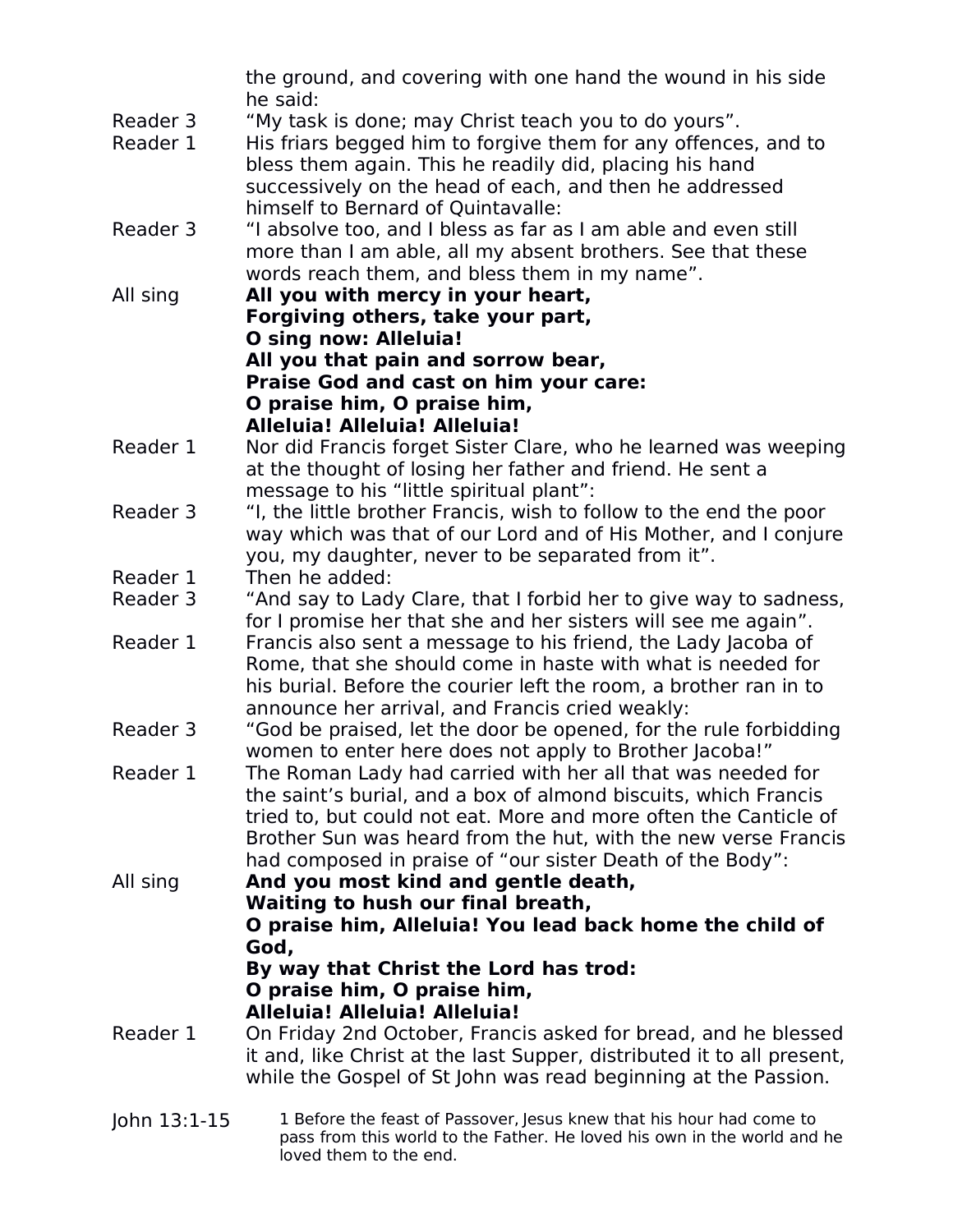2 The devil had already induced Judas, son of Simon the Iscariot, to hand him over. So, during supper,

3 fully aware that the Father had put everything into his power and that he had come from God and was returning to God,

4 he rose from supper and took off his outer garments. He took a towel and tied it around his waist.

5 Then he poured water into a basin and began to wash the disciples' feet and dry them with the towel around his waist.

6 He came to Simon Peter, who said to him, "Master, are you going to wash my feet?"

7 Jesus answered and said to him, "What I am doing, you do not understand now, but you will understand later."

8 Peter said to him, "You will never wash my feet." Jesus answered him, "Unless I wash you, you will have no inheritance with me."

9 Simon Peter said to him, "Master, then not only my feet, but my hands and head as well."

10 Jesus said to him, "Whoever has bathed has no need except to have his feet washed, for he is clean all over; so you are clean, but not all." 11 For he knew who would betray him; for this reason, he said, "Not all of you are clean." 12 So when he had washed their feet [and] put his garments back on and reclined at table again, he said to them, "Do<br>you realize what I have done for you? The said to them, "13 You call you realize what I have done for you? me 'teacher' and 'master,' and rightly so, forindeed I am.

14 If I, therefore, the master and teacher, have washed your feet, you ought to wash one another's feet.

15 I have given you a model to follow, so that as I have done for you, you should also do.

- Reader 1 At dusk on the next day, "she to whom no one willingly opens the door", presented herself, and Francis saw her enter. The little poor man received her courteously:
- Reader 3 Be welcome, my Sister Death"<br>Reader 1 and he begged a brother to an
- and he begged a brother to announce as a herald of arms does, the solemn arrival of his expected guest; for he added:
- Reader 3 "It is she who is going to introduce me to eternal life."<br>Reader 1 They placed him on the ground in a coarse sack-cloth to
- Reader 1 They placed him on the ground in a coarse sack-cloth to honor the somber guest, his head was covered with ashes and dust. Then with failing voice he intoned Psalm 142, and those around him continued with him:

Psalm 142 With a loud voice, I cry out to the Lord, With a loud voice, I beseech the Lord.

> My complaint I pour out before him; Before him I lay bare my distress.

When my spirit is faint within me, you know my path. Along the way I walk they have hidden a trap for me.

I look to my right hand, but no friend is there. There is no escape for me; no one cares for me;

I cry out to you, Lord, I say, "You are my refuge,<br>my portion in the land of the living.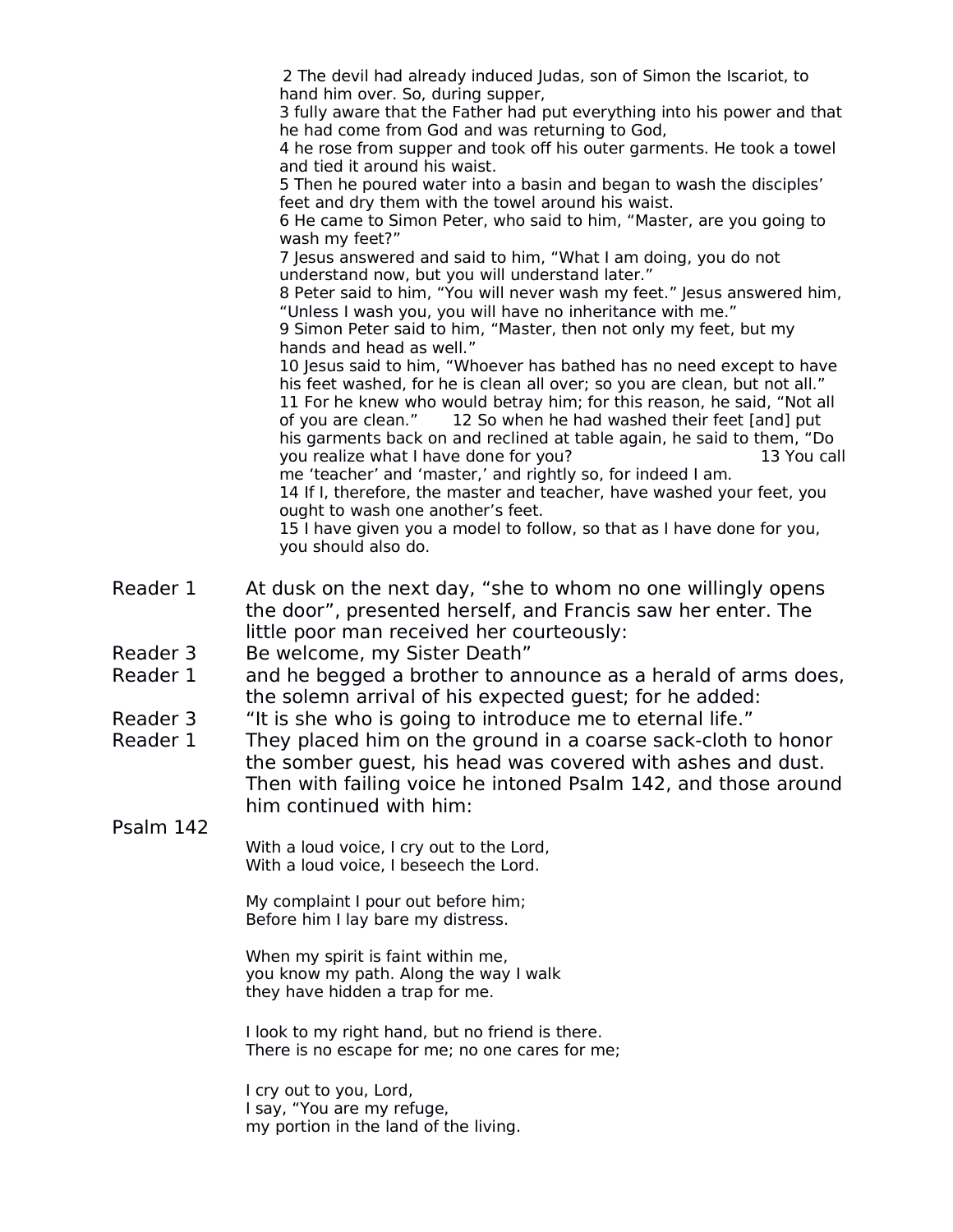|          | Listen to my cry for help,<br>for I am brought very low.                                                                                                                                                                                                                                                                                                                                                  |
|----------|-----------------------------------------------------------------------------------------------------------------------------------------------------------------------------------------------------------------------------------------------------------------------------------------------------------------------------------------------------------------------------------------------------------|
|          | Rescue me from my pursuers,<br>for they are too strong for me.                                                                                                                                                                                                                                                                                                                                            |
|          | Lead me out of my prison,<br>that I may give thanks to your name.                                                                                                                                                                                                                                                                                                                                         |
|          | The just shall gather around me<br>because you have been good to me.                                                                                                                                                                                                                                                                                                                                      |
|          | Glory to the Father and the Son and the Holy Spirit,<br>as it was in the beginning, is now and will be forever.                                                                                                                                                                                                                                                                                           |
| Reader 1 | There was a great silence. Evening had already stolen into the<br>hut. Francis lay motionless. The final stage of his Transitus had<br>begun. One of his biographers wrote:                                                                                                                                                                                                                               |
| Reader 2 | "He died singing, in the forty-sixth year of his age, and the                                                                                                                                                                                                                                                                                                                                             |
| Reader 1 | twenty-fifth of his conversion".<br>Immediately a multitude of crested larks flocked wheeling<br>about the roof of the hut and for long, with their sad chirping,<br>bewailed the loss of their friend. At the same hour, a Brother,<br>one of no small fame, saw a shining star, borne on a white<br>cloud, mounting towards heaven. The soul of the Little Poor<br>Man was flying to eternal happiness. |
| All:     |                                                                                                                                                                                                                                                                                                                                                                                                           |
|          | O most holy soul, at your departure the heavenly host<br>comes to meet you, the angelic choir rejoices and the<br>glorious Trinity welcomes you, saying: remain with us                                                                                                                                                                                                                                   |
| Leader   | forever.                                                                                                                                                                                                                                                                                                                                                                                                  |
| All      | Let's kneel and pray the Our Father, Hail Mary and Glory be.                                                                                                                                                                                                                                                                                                                                              |
|          | O God, you granted our blessed Father Francis the<br>reward of everlasting joy; grant that we, who celebrate<br>with tender devotion the memory of his death, may at<br>last come to the same eternal joy; through Christ our<br>Lord. Amen                                                                                                                                                               |
|          | (Stand)                                                                                                                                                                                                                                                                                                                                                                                                   |
| All sing | Let all things their creator bless,<br>And worship him in humbleness,<br>O praise him, Alleluia!                                                                                                                                                                                                                                                                                                          |